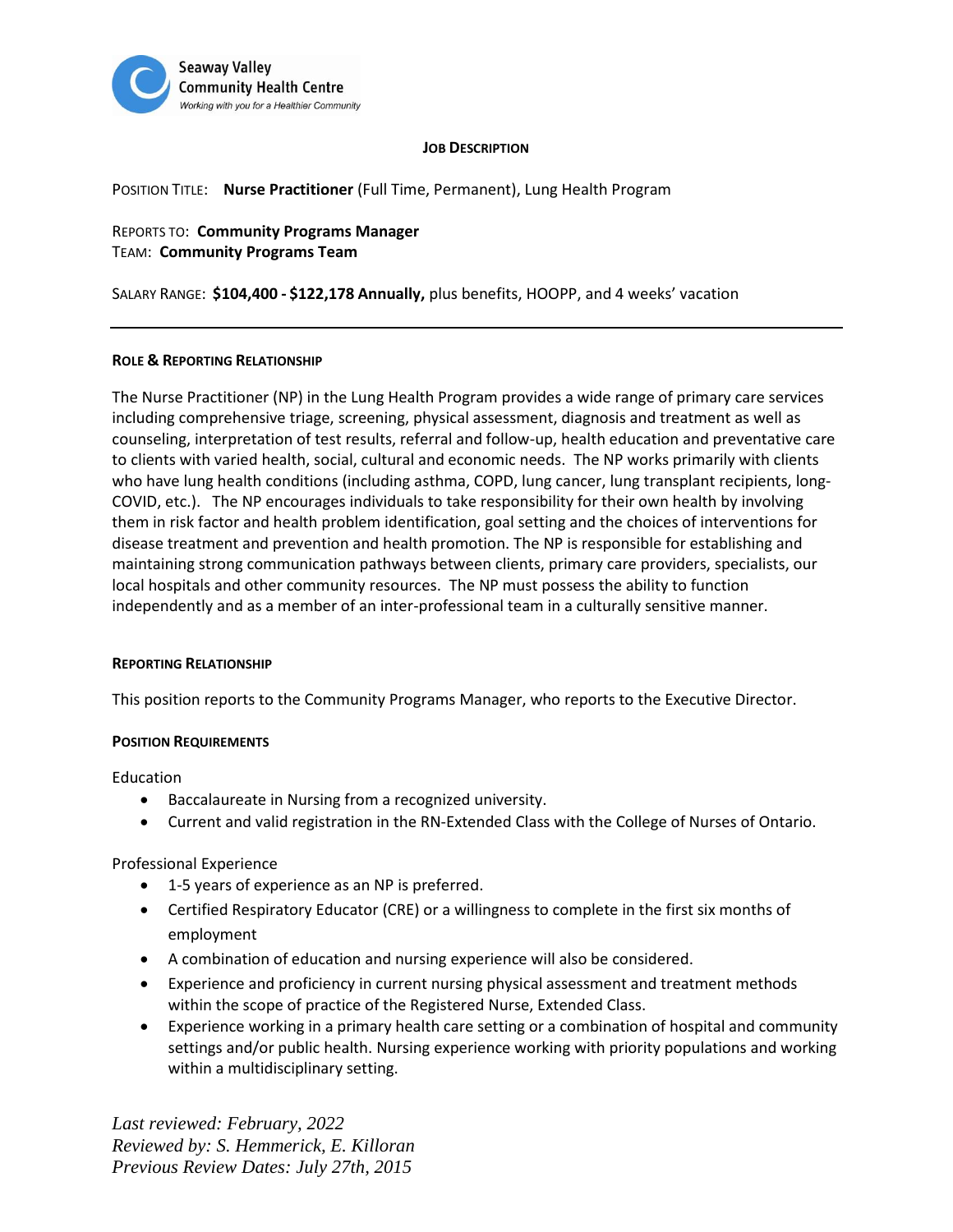

- Must possess strong diagnostic abilities, clinical and management skills for the respiratory client population.
- Experience in smoking cessation is considered an asset.
- Previous critical care and emergency nursing experience is an asset.
- Proficiency and experience working in a computerized environment.

# Key Competencies

- Must possess strong organizational, communication and interpersonal skills.
- Strong inter-professional skills required and the ability to work well within in a team.
- Demonstrate effective time-management skills and strong decision-making skills
- Excellent interpersonal and organizational skills required.
- Understanding of issues of disadvantaged groups and of rural health needs.
- Valid driver's license and access to a vehicle required.

Linguistic Profile (SVCHC does not have a French Language Service Designation)

- Superior English skills (oral and written) are essential.
- French and/or other languages considered an asset.

Personal Suitability

- The candidate is a good fit with the interdisciplinary team and SVCHC culture.
- Sensitivity to the needs of marginalized and diverse clientele.
- Commitment to health promotion concepts, strategies, and philosophy.
- Commitment to community-based health care and social services, and strength-based philosophy and practices.

# **POSITION RESPONSIBILITIES**

## Accountabilities

- Provide primary health care services within the scope of the RN-EC including: physical assessments, treatment, diagnosis and interpretation of test results; therapeutics; health promotion/education/counselling; history taking, screening, referral, and follow up.
- Consult with physicians and/or other health care providers when client's condition requires care beyond the scope of practice (RN-EC).
- Participate in developing and maintaining nursing staff; supervising nursing staff as needed.
- Provide services during regular and extended hours on a scheduled basis, on a walk-in basis and on urgent basis in a variety of settings such as; within the clinic, in community locations, satellite offices, home visits, hospital visits. Share on-call duties with other providers.
- Work within a health care framework which emphasizes health promotion and education, disease prevention, and recognizes the special risk factors (social, physical, psychological, etc) which may affect the health of clients.
- Work in partnership with other members of primary care to share responsibility for planning, provision and coordination of client care.
- Ensure appropriate, comprehensive treatment is delivered by maintaining complete and accurate medical records, participating in chart reviews and discussions of problem cases and answering patient inquiries and directing them to the appropriate treatment/resource.

*Last reviewed: February, 2022 Reviewed by: S. Hemmerick, E. Killoran Previous Review Dates: July 27th, 2015*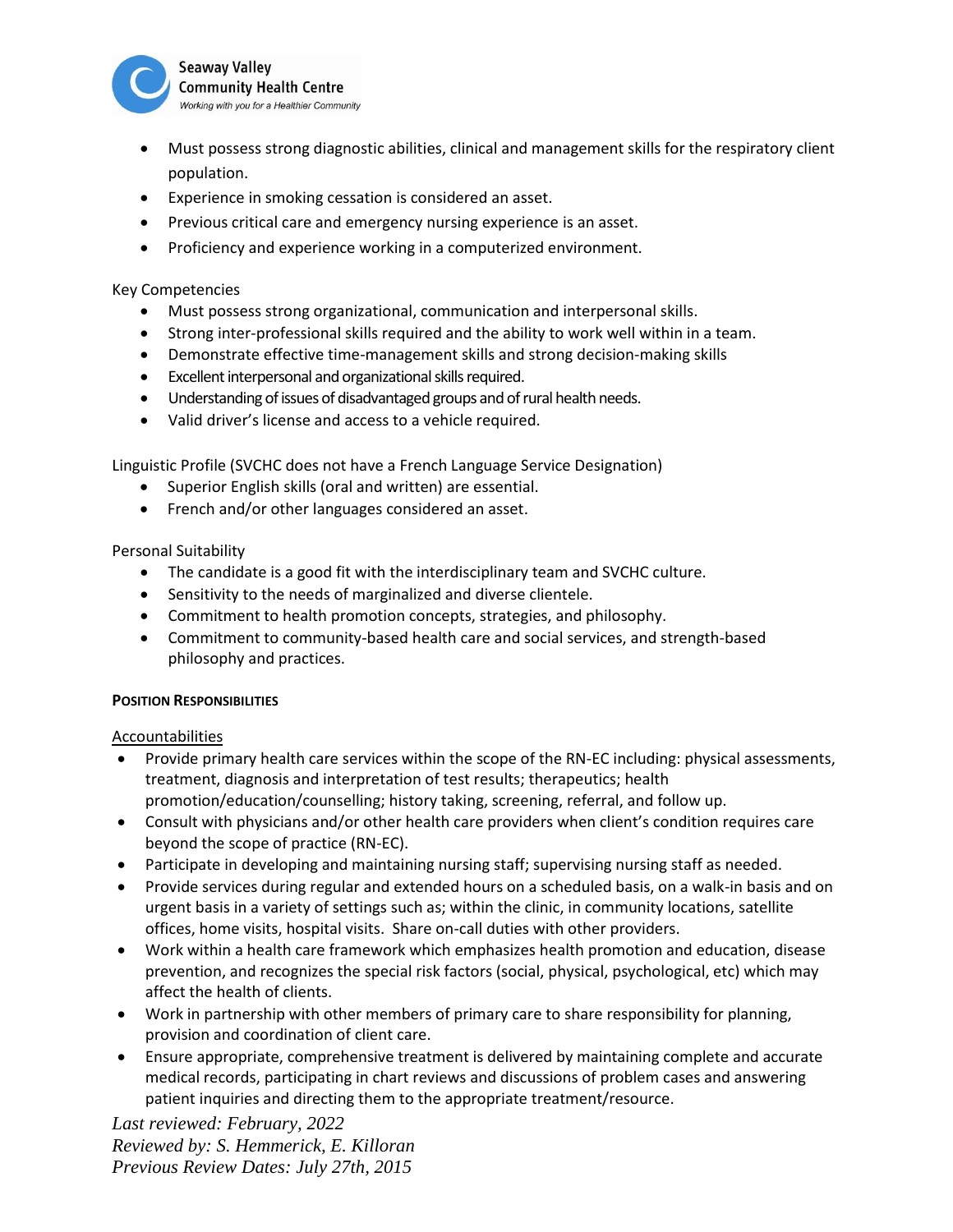

- Ensure a fully equipped clinic is maintained by ordering medical supplies and maintaining the necessary medical/surgical supplies and inventory. Ensure equipment, procedure rooms and lab room are maintained and sterilize autoclaving equipment as required, monitor controlled substances.
- Participate in administrative activities of the health centre by: providing input into program development, delivery and evaluation; collecting statistical data as required by the centre; identifying areas of development with regards to policies, procedure and protocols; participating in staff, team and other committees; liaising with other institutions, organizations and health and social service professionals.
- Maintain and develop professional competence through appropriate continuing education (i.e., peer interaction, literature review, conferences, courses.)
- Supervise student nurses by providing orientation, setting up schedules, developing/implement training/learning plans and conducting individual teaching with shared client contract.

# **Standard CHC Employee Responsibilities**

As an employee of the Seaway Valley Community Health Centre, this position is responsible for the following:

ADMINISTRATIVE:

- Contributes to the Centre's activities to collect, analyse and report on data and relevant information and participate in research.
- Preserves confidentiality of all client and employee information and seeks to minimize risk while working with data.
- Submits records of time worked and time off in a timely manner
- Maintains and develops professional competence, and where applicable, a professional licence to practice, through appropriate continuing education methods (e.g: peer interaction, literature review, conferences, courses, staff development leave, etc.)
- Complies and adheres to all applicable Centre policies and procedures.

ORGANIZATIONAL RESPONSIBILITIES

- Respects and values the diversity of the community and individuals.
- Supports the Centre's student placement programs.
- Contributes to the Centre's work by participation in activities that seek to strengthen collaborative and interdisciplinary teamwork, such as inter-component committees and working groups, strategic planning, and the Canadian Centre for Accreditation.
- Contributes to the Centre's practices of hiring, orientation and training of new employees
- Participates actively in team meetings.
- Consults with and provides support to team members and other SVCHC employees regarding professional issues.
- Participates in the Centre's strategic planning process.
- Participates in the development of policies and procedures by providing feedback in the Centre's policy development process.
- Works in a manner that incorporates health promotion and recognizes the determinants of health.
- Participates in team and individual professional development opportunities.

*Last reviewed: February, 2022 Reviewed by: S. Hemmerick, E. Killoran Previous Review Dates: July 27th, 2015*